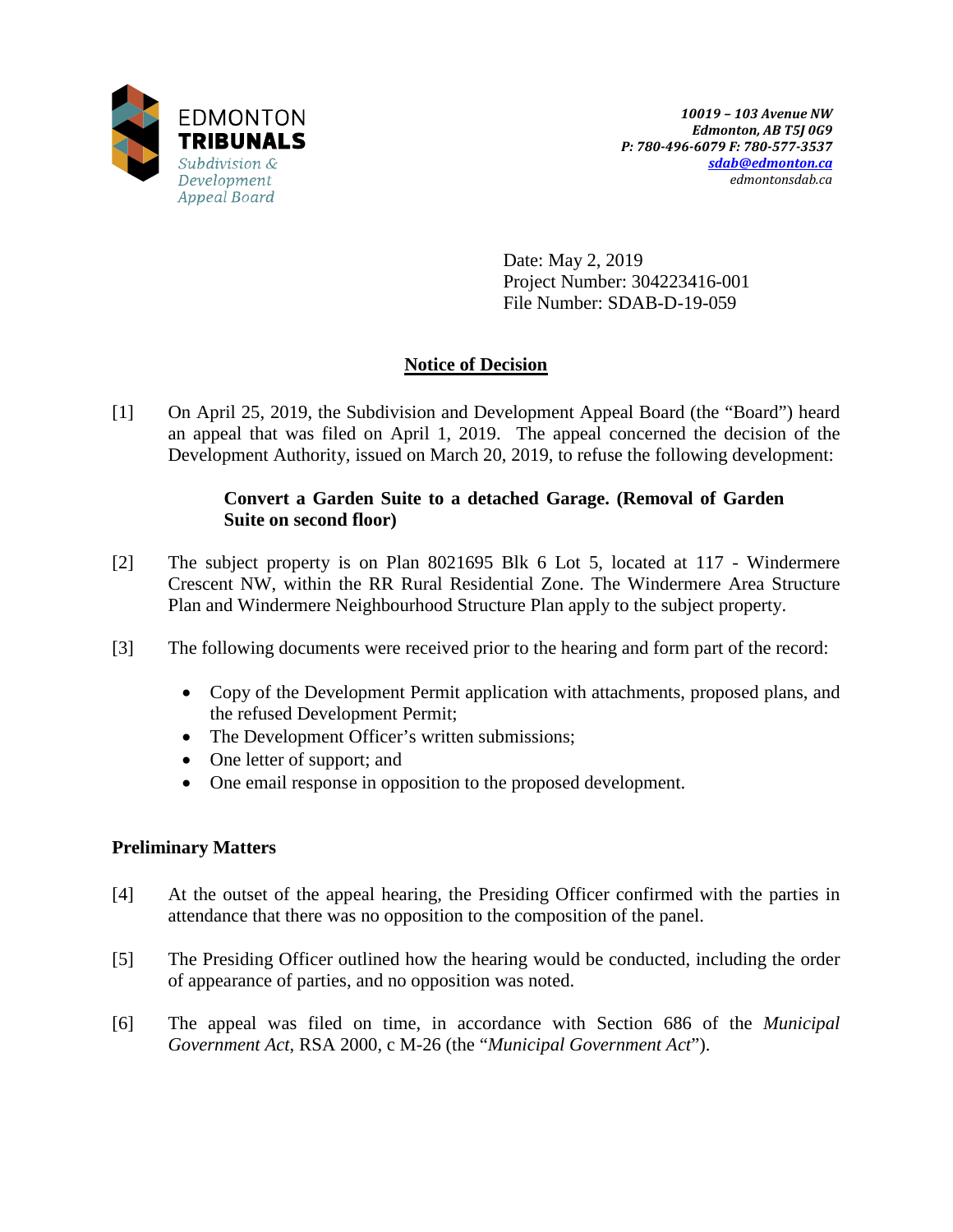#### **Summary of Hearing**

- *i) Position of the Appellant, Mr. B. Olstad who was represented by his father-in-law, Mr. B. Rattai:*
- [7] Mr. Rattai is representing his son-in-law who was called out of the City for work and not able to attend the hearing. Mr. Rattai advised that he is very familiar with the property.
- [8] The garage was originally built in 2011 in accordance to a previously issued Development and Building Permit to erect an Accessory Building with a Garden Suite even though it was never their intention to develop the Suite.
- [9] The original plan was to build a house on the property as well but construction of the house was never started. As the economy slowed, work on the garage eventually stopped. This resulted in the cancellation of the building permit for the garage and as such it was never completed. The interior is completely unfinished.
- [10] His daughter and son-in-law are in the process of purchasing the property and it is their intent to build a house on the land. However, they do not wish to develop a Garden Suite in the garage and have agreed to allow him to use the garage as his shop.
- [11] The garage was built in compliance with the maximum allowable height requirements for a Garage with a Garden Suite that were in effect in 2011. However, the height requirements for a detached Garage without a Garden Suite are different and a variance of 1.4 metres in the maximum allowable height is now required.
- [12] If the variance in height is not granted, the Garden Suite will be developed even though it is not their preference because it is not economically viable to reduce the height of the structure as it has been constructed.
- [13] It was his opinion that the Development Officer did not object to the proposed change and would have approved the permit if he was able to grant a variance in the maximum allowable height requirement.
- [14] Their neighbour who resides south of the subject site has provided a letter of support for the proposed change. He did not discuss the proposed development with his neighbour to the north but questioned their opposition because the height of the structure will remain as it has since 2011.
- [15] Mr. Rattai provided the following information in response to questions from the Board:
	- a) The second floor of the detached Garage will be used to provide extra storage.
	- b) He plans to operate his shop on the main floor of the garage.
	- c) The garage was constructed at this height in 2011 and will not change.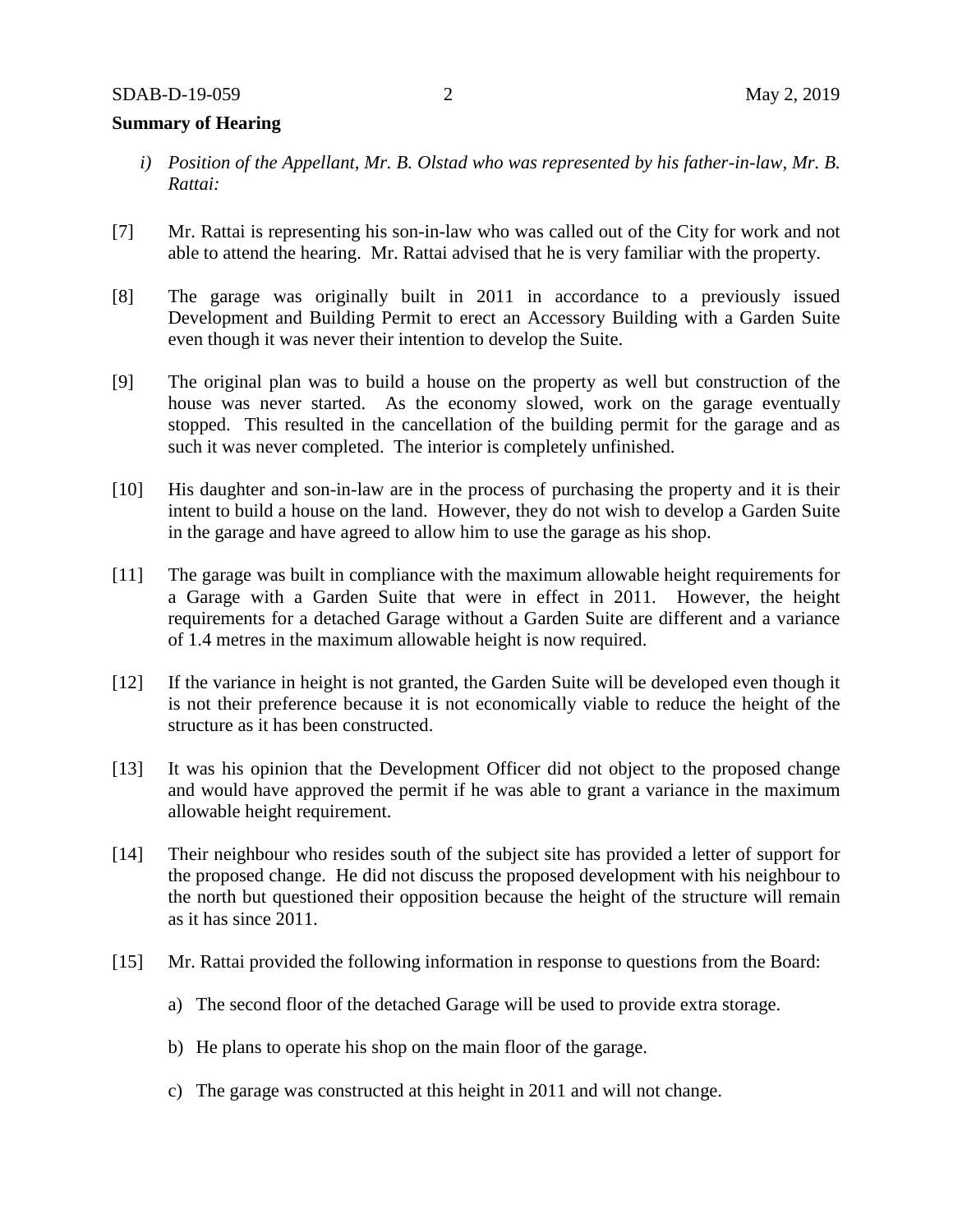- d) The garage is located in a treed area of the lot and is screened by mature trees.
- e) The garage was built before the garage and house on his neighbour's lot which are sited at a higher elevation.
- *ii) Position of the Development Officer,*
- [16] Mr. Folkman did not attend the hearing but provided a written submission that was considered by the Board.

#### **Decision**

- [17] The appeal is **ALLOWED** and the decision of the Development Authority is **REVOKED**. The development is **GRANTED** as applied for to the Development Authority.
- [18] In granting the development, the following variance to the *Edmonton Zoning Bylaw* is allowed:
	- 1. The maximum allowable Height to the midpoint of the roof of 4.3 metres as per Section 50.3(3) is varied to allow an excess of 1.4 metres to the midpoint of the roof, thereby increasing the maximum allowed to 5.7 metres.

### **Reasons for Decision**

- [19] The proposed development is Accessory to Single Detached Housing which is a Permitted Use in the (RR) Rural Residential Zone.
- [20] The proposed Accessory Building (detached Garage) exceeds the maximum allowable Height requirement of 4.3 metres by 1.4 metres, pursuant to Section 50.3(3) of the *Edmonton Zoning Bylaw*.
- [21] The Board grants the variance for the following reasons:
	- a) A development permit for an Accessory Building (detached Garage) with a Garden Suite that complied with the maximum allowable Height requirement was issued in 2011and has existed legally since that time.
	- b) The property owner has decided not to proceed with the development of a Garden Suite and has applied for a development permit to remove the Garden Suite from the second floor of the detached Garage.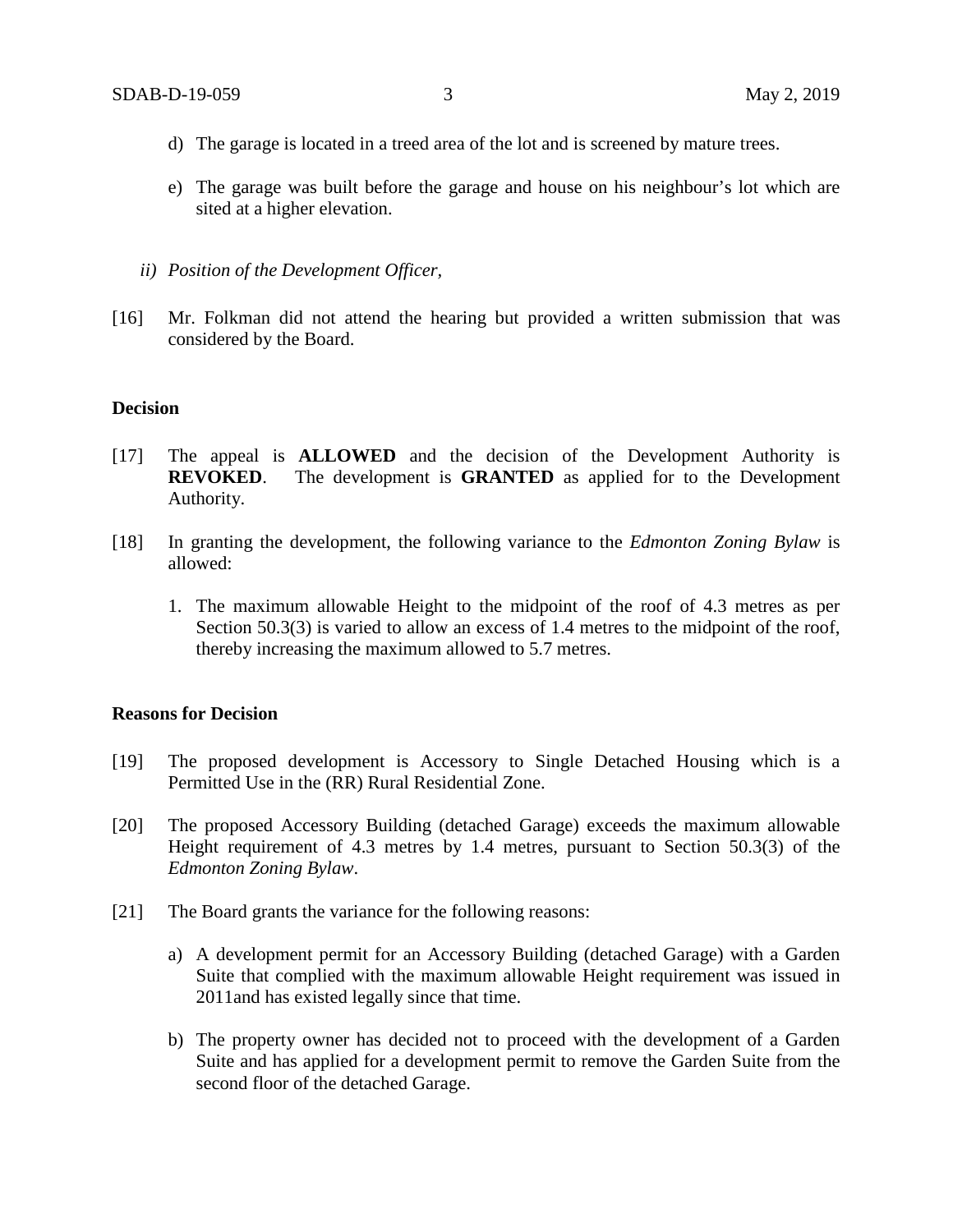- c) This has resulted in a 1.4 metre variance in Height because the Accessory Building now has to comply with the maximum allowable Height requirement of 4.3 metres pursuant to section 50.3(3) of the *Edmonton Zoning Bylaw*.
- d) The Board acknowledges the opposition received from the immediately adjacent neighbour to the north but based on a review of the submitted Plot Plan and photographs finds that the structure is sited on the southeast portion of the subject site. The mature trees adjacent to the structure will also provide some screening to adjacent properties.
- e) The Board notes that a letter of support was received from the most affected neighbour who resides immediately south of the subject site.
- f) New construction on the site to the east that occurred after the Garage was built has significantly raised the grade along the property line and as a result the Garage on the Appellant's site is lower than existing buildings on the adjacent lot.
- g) No valid planning reasons were provided to persuade the Board that granting the required variance would result in a material impact to any of the neighbouring property owners.
- h) The detached Garage with Suite was constructed according to the original approved development permit with a height of 5.7 metres that was issued in 2011 and has existed without any known complaint since that time. The proposed removal of the Garden Suite will not alter the existing height of the Garage and therefore will not result in any material impact on neighbouring property owners.
- [22] Based on the above, it is the opinion of the Board, that the proposed development will not unduly interfere with the amenities of the neighbourhood nor materially interfere with or affect the use, enjoyment or value of neighbouring parcels of land.

Vincent Laberge, Presiding Officer Subdivision and Development Appeal Board

Board Members in Attendance: Mr. B. Gibson, Mr. R. Hobson, Ms. D. Kronewitt Martin, Mr. A. Peterson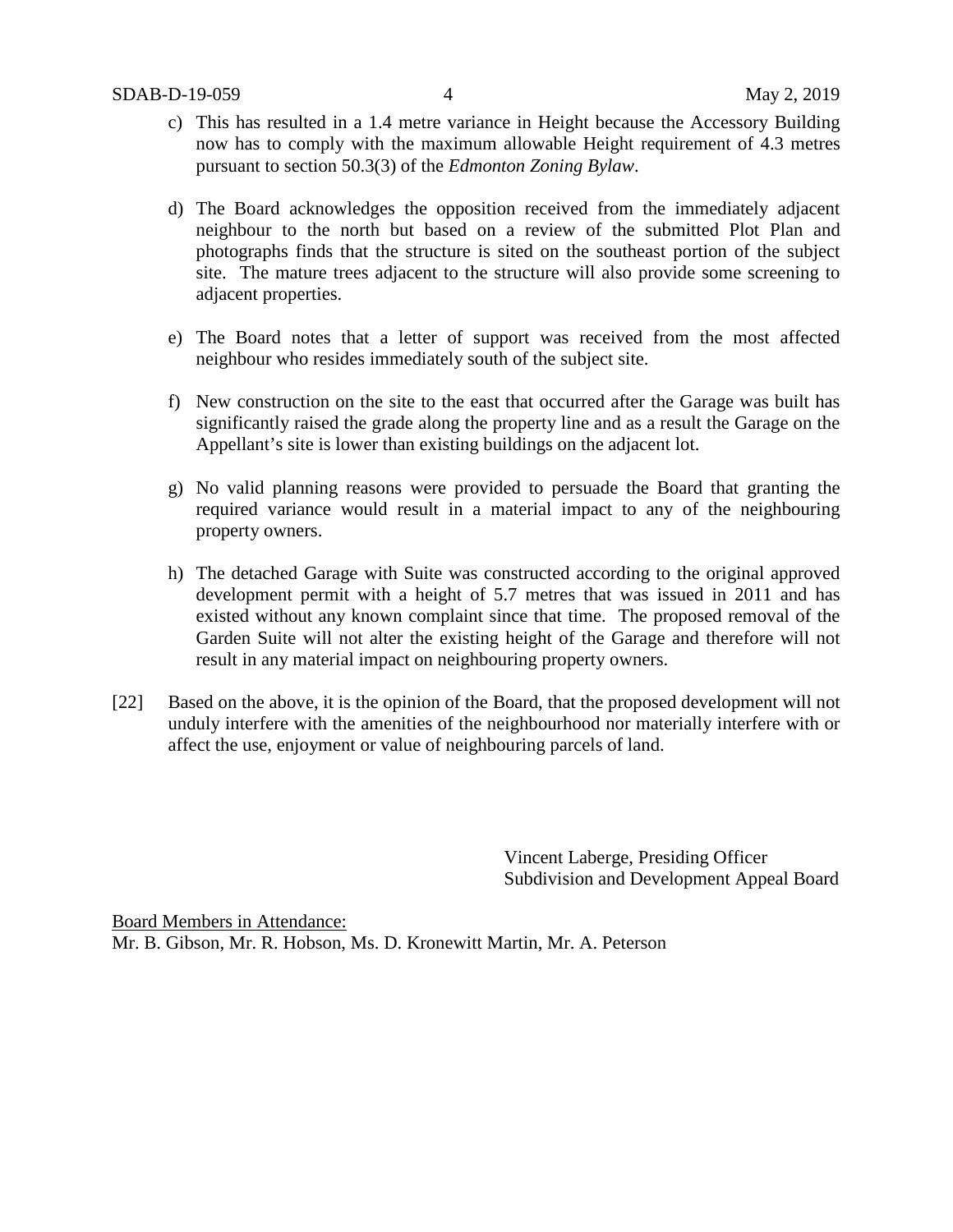### **Important Information for the Applicant/Appellant**

- 1. This is not a Building Permit. A Building Permit must be obtained separately from the Sustainable Development Department, located on the 2nd Floor, Edmonton Tower, 10111 – 104 Avenue NW, Edmonton, AB T5J 0J4.
- 2. Obtaining a Development Permit does not relieve you from complying with:
	- a) the requirements of the *Edmonton Zoning Bylaw*, insofar as those requirements have not been relaxed or varied by a decision of the Subdivision and Development Appeal Board,
	- b) the requirements of the *Alberta Safety Codes Act*,
	- c) the *Alberta Regulation 204/207 – Safety Codes Act – Permit Regulation*,
	- d) the requirements of any other appropriate federal, provincial or municipal legislation,
	- e) the conditions of any caveat, covenant, easement or other instrument affecting a building or land.
- 3. When an application for a Development Permit has been approved by the Subdivision and Development Appeal Board, it shall not be valid unless and until any conditions of approval, save those of a continuing nature, have been fulfilled.
- 4. A Development Permit will expire in accordance to the provisions of Section 22 of the *Edmonton Zoning Bylaw, Bylaw 12800*, as amended.
- 5. This decision may be appealed to the Alberta Court of Appeal on a question of law or jurisdiction under Section 688 of the *Municipal Government Act*, RSA 2000, c M-26. If the Subdivision and Development Appeal Board is served with notice of an application for leave to appeal its decision, such notice shall operate to suspend the Development Permit.
- 6. When a decision on a Development Permit application has been rendered by the Subdivision and Development Appeal Board, the enforcement of that decision is carried out by the Sustainable Development Department, located on the 2nd Floor, Edmonton Tower, 10111 – 104 Avenue NW, Edmonton, AB T5J 0J4.

*NOTE: The City of Edmonton does not conduct independent environmental checks of land within the City. If you are concerned about the stability of this property for any purpose, you should conduct your own tests and reviews. The City of Edmonton, when issuing a development permit, makes no representations and offers no warranties as to the suitability of the property for any purpose or as to the presence or absence of any environmental contaminants on the property.*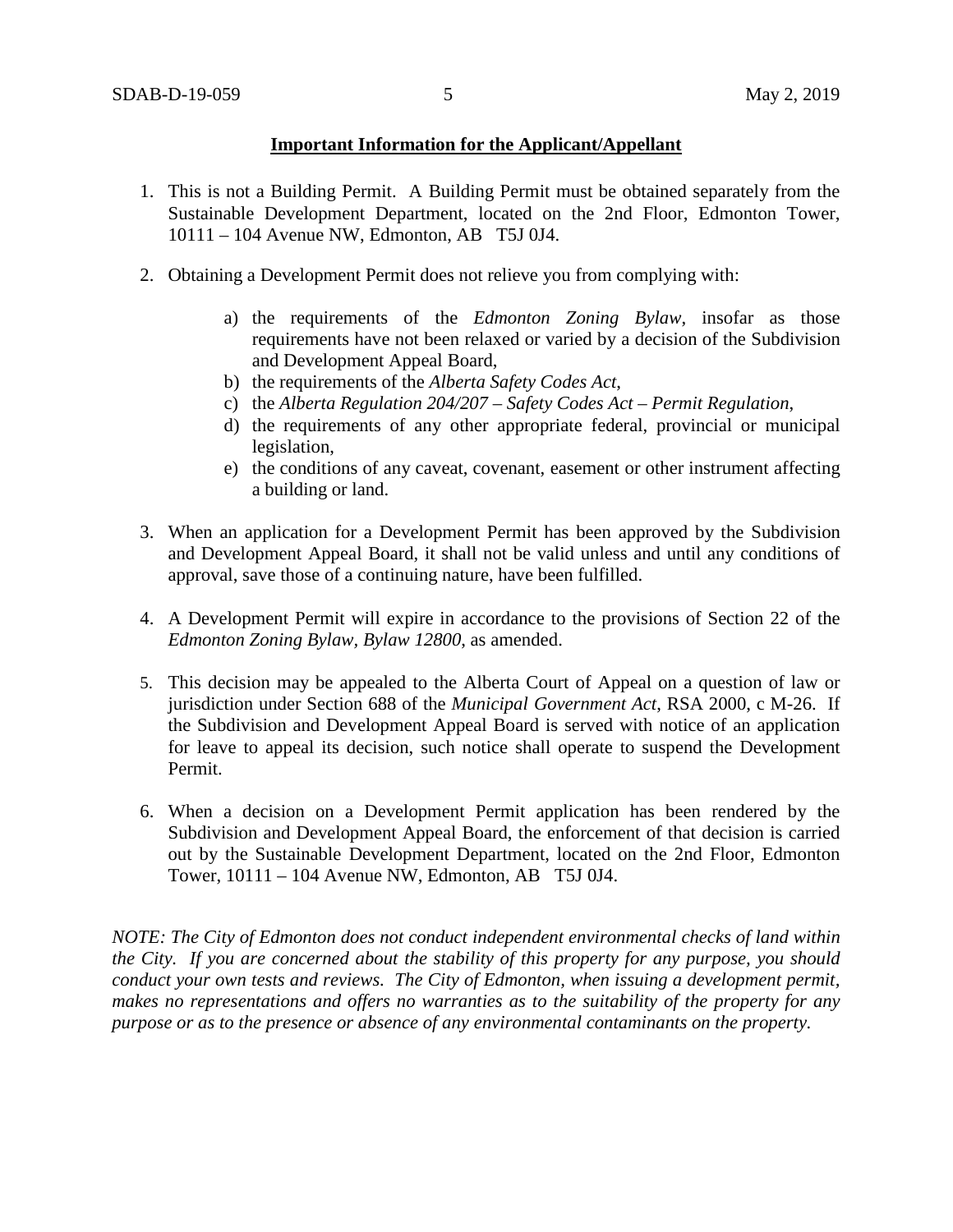

# **SDAB-D-19-060**

An appeal of an approved development permit to construct exterior alterations to a Public Education Services Site (Landscaping revision of Ecole Joseph-Moreau Junior High School) was **TABLED** to June 5, 2019**.**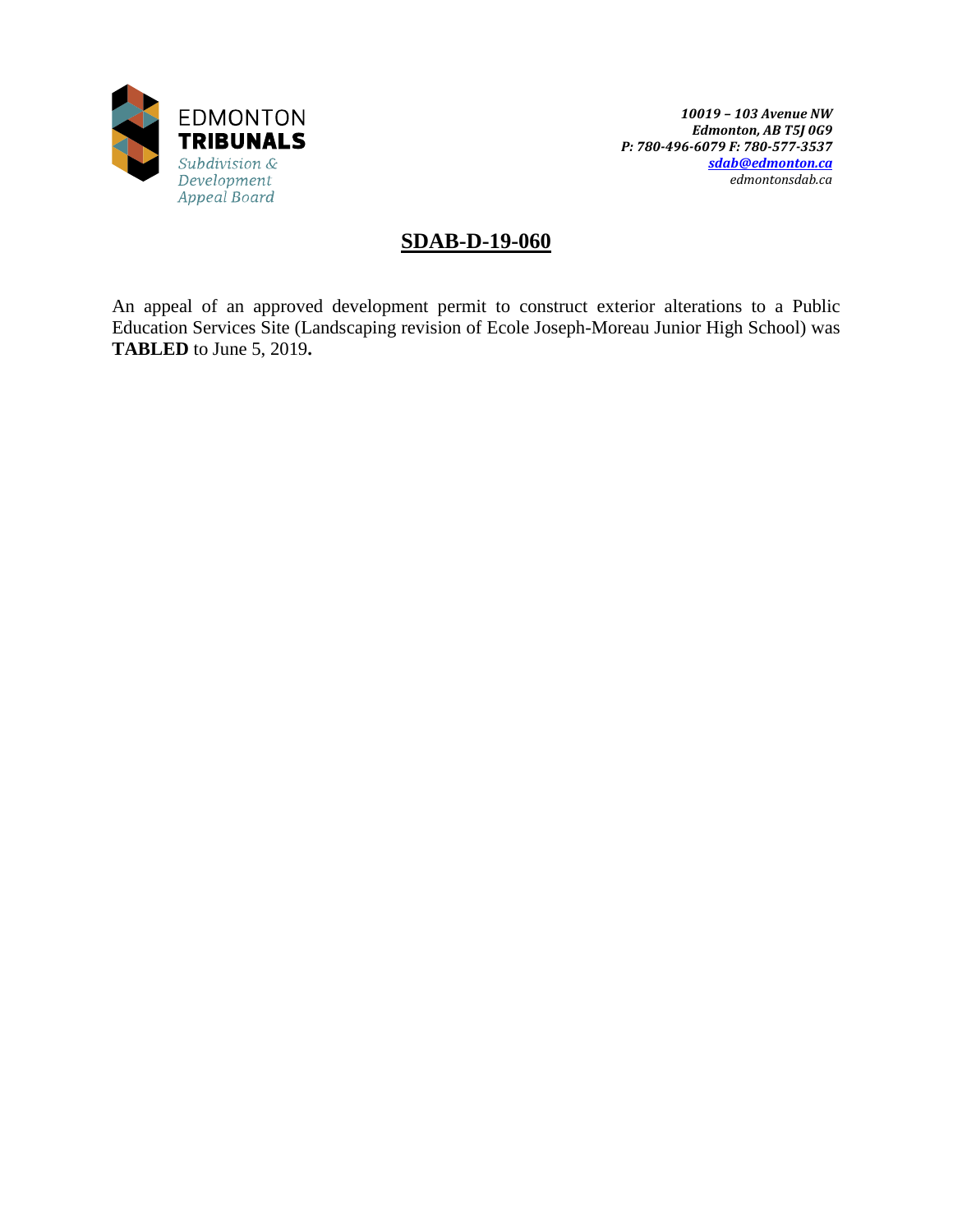

Date: May 2, 2019 Project Number: 277958649-001 File Number: SDAB-D-19-057

# **Notice of Decision**

[1] On April 25, 2019, the Subdivision and Development Appeal Board (the "Board") heard an appeal that was filed on March 28, 2019. The appeal concerned the decision of the Development Authority, issued on March 8, 2019, to refuse the following development:

## **To construct an Accessory Building (rear detached Garage, 7.32 metres by 10.97 metres)**

- [2] The subject property is on Plan 2109HW Blk 12A Lot 24, located at 11040 110 Street NW, within the RF1 - Single Detached Residential Zone. The Mature Neighbourhood Overlay and Central McDougall / Queen Mary Park Area Redevelopment Plan apply to the subject property.
- [3] The following documents were received prior to the hearing and form part of the record:
	- Copy of the Development Permit application with attachments, proposed plans, and the refused Development Permit;
	- The Development Officer's written submissions; and
	- The Appellant's written submissions including a Petition of support.

## **Preliminary Matters**

- [4] At the outset of the appeal hearing, the Presiding Officer confirmed with the parties in attendance that there was no opposition to the composition of the panel.
- [5] The Presiding Officer outlined how the hearing would be conducted, including the order of appearance of parties, and no opposition was noted.
- [6] The appeal was filed on time, in accordance with Section 686 of the *Municipal Government Act*, RSA 2000, c M-26 (the "*Municipal Government Act*").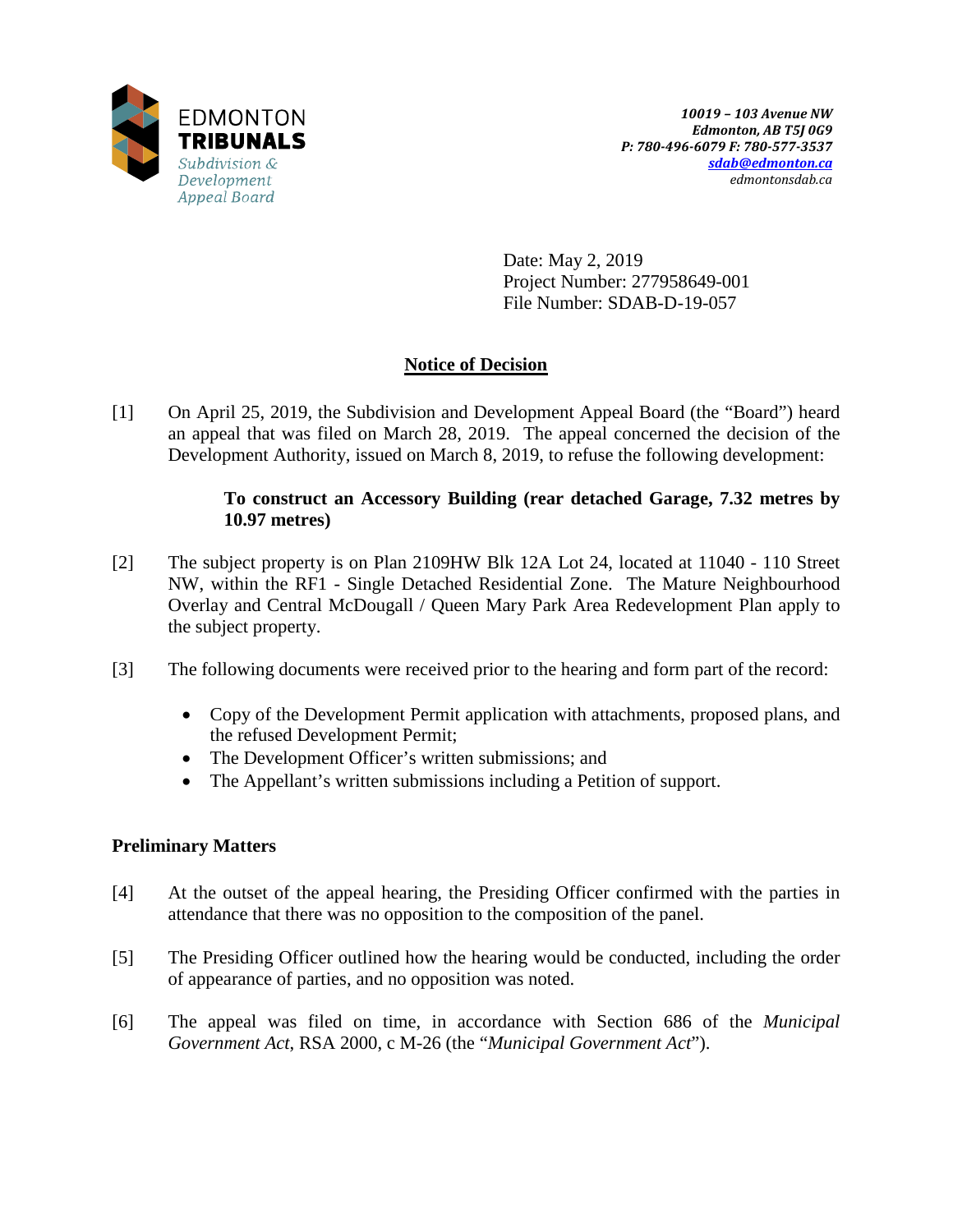#### **Summary of Hearing**

- *i) Position of the Appellant, Mr. S. Zubot:*
- [7] The application was made to develop a two storey garage that will include utility servicing to accommodate a Garden Suite on the second floor in the future. In the meantime, the second storey space will be used as an office by his wife who is a writer.
- [8] Their house is a bungalow with a legal secondary suite in the basement.
- [9] Their future plan is to reclaim the basement suite to provide additional living space for their growing family and develop a Garden Suite in the detached Garage.
- [10] The decision was made to build a higher garage in order to retain amenity space in the large rear yard for a garden and to preserve existing fruit trees.
- [11] Similar two storey garages have been built in this neighbourhood, including one immediately behind their house with a workshop and storage area on the second floor.
- [12] Mr. Zubot provided the following information in response to questions from the Board:
	- a) The proposed plans and the location of the garage were discussed with the neighbours who signed the petition of support.
	- b) It was his opinion that sun shadow would not be a problem because the closest house will be located approximately 20 metres from the site of the proposed garage.
	- c) The basement suite will be decommissioned if they decide to develop living space in the garage at some point in the future.
	- d) He was not able to contact the owner of the property immediately to the west despite several attempts.
	- e) Several discussions were held with Development Officers regarding the maximum allowable height but there seemed to be some confusion because the regulations kept changing. In the end, the garage was designed based on their preferences.
	- f) The dormers were included to provide extra head room on the second storey of the garage.
	- g) The overall height could be lowered if 9 foot ceilings were developed instead of 10 foot ceilings.
	- h) Their bungalow is approximately 1200 square feet in size with a shared laundry area in the basement.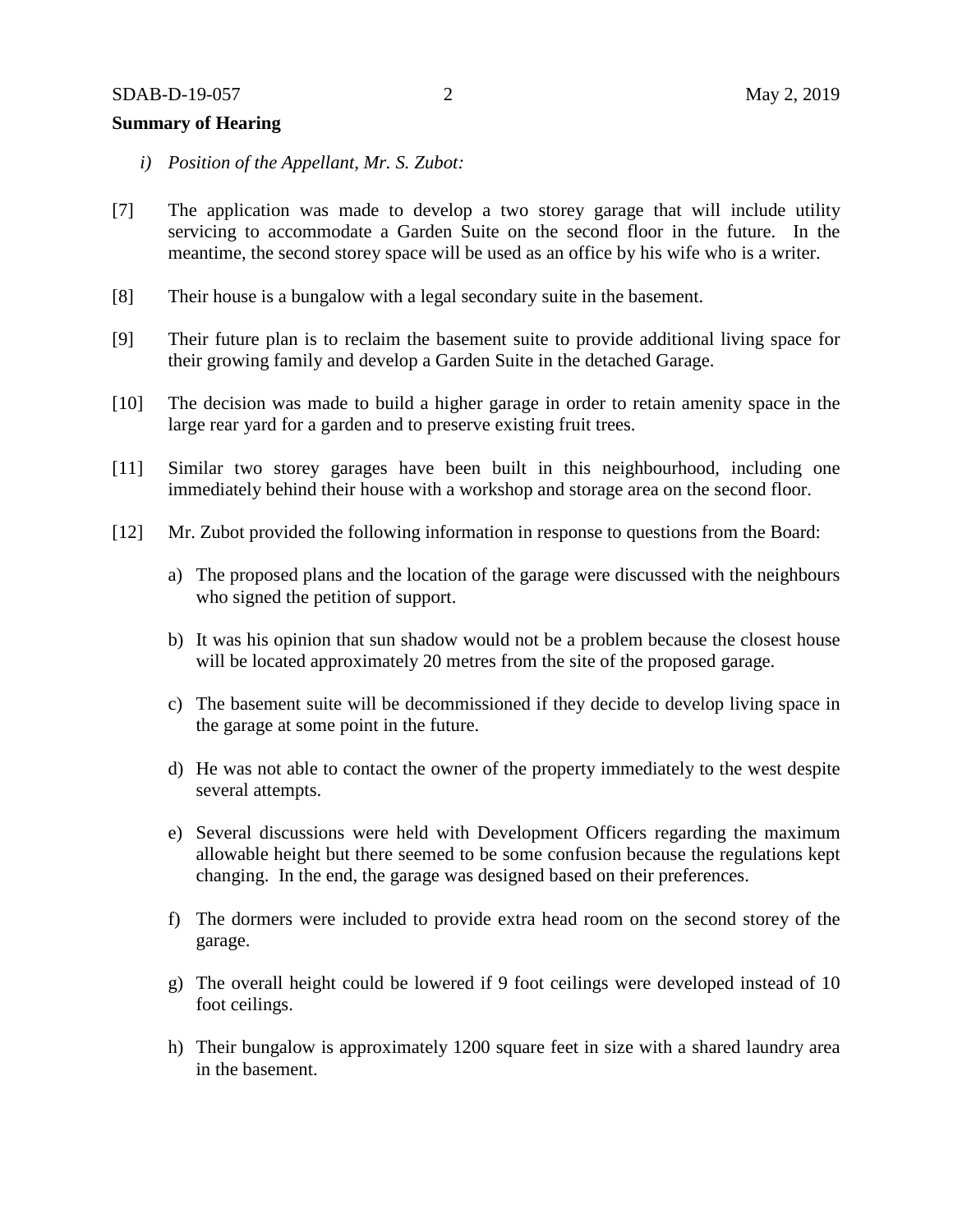- i) It was conceded that the proposed garage will be much higher than the existing house. The proposed garage has a 12/12 roof pitch but the roof pitch of the house was not known. The 12/12 roof pitch was chosen based on an aesthetic preference, to provide adequate ceiling height and to accommodate solar panels in the future.
- j) The lot slopes slightly from front to back.
- *ii) Position of the Development Officer, Ms. Bauer:*
- [13] Ms. Bauer did not attend the hearing but provided a written submission that was considered by the Board.

### **Decision**

- [14] The appeal is **ALLOWED** and the decision of the Development Authority is **REVOKED**. The development is **GRANTED** as applied for to the Development Authority, subject to the following **CONDITIONS**:
	- 1. Eave projections shall not exceed 0.46 metres into required Setbacks or Separations spaces less than 1.2 metres (Reference Section 44.1(c)(ii)).

### Advisements:

- 1. Lot grades must match the Edmonton Drainage Bylaw 18093 and/or comply with the Engineered approved lot grading plans for the area. Contact Lot Grading at 780-496- 5576 or lot.grading@edmonton.ca for lot grading inspection inquiries.
- 2. An approved Development Permit means that the proposed development has been reviewed against the provisions of this bylaw. It does not remove obligations to conform with other legislation, bylaws or land title instruments including, but not limited to, the *Municipal Government Act*, the *Safety Codes Act* or any caveats, restrictive covenants or easements that might be attached to the Site (Reference Section 5.2).
- 3. A Building Permit is required for any construction or change in use of a building. Please contact the 311 Call Centre for further information.
- [15] In granting the development, the following variances to the *Edmonton Zoning Bylaw* are allowed:
	- 2. The maximum allowable Height to the midpoint of the roof of 4.3 metres as per Section 50.3(3) is varied to allow an excess of 3.1 metres to the midpoint of the roof, thereby increasing the maximum allowed to 7.4 metres.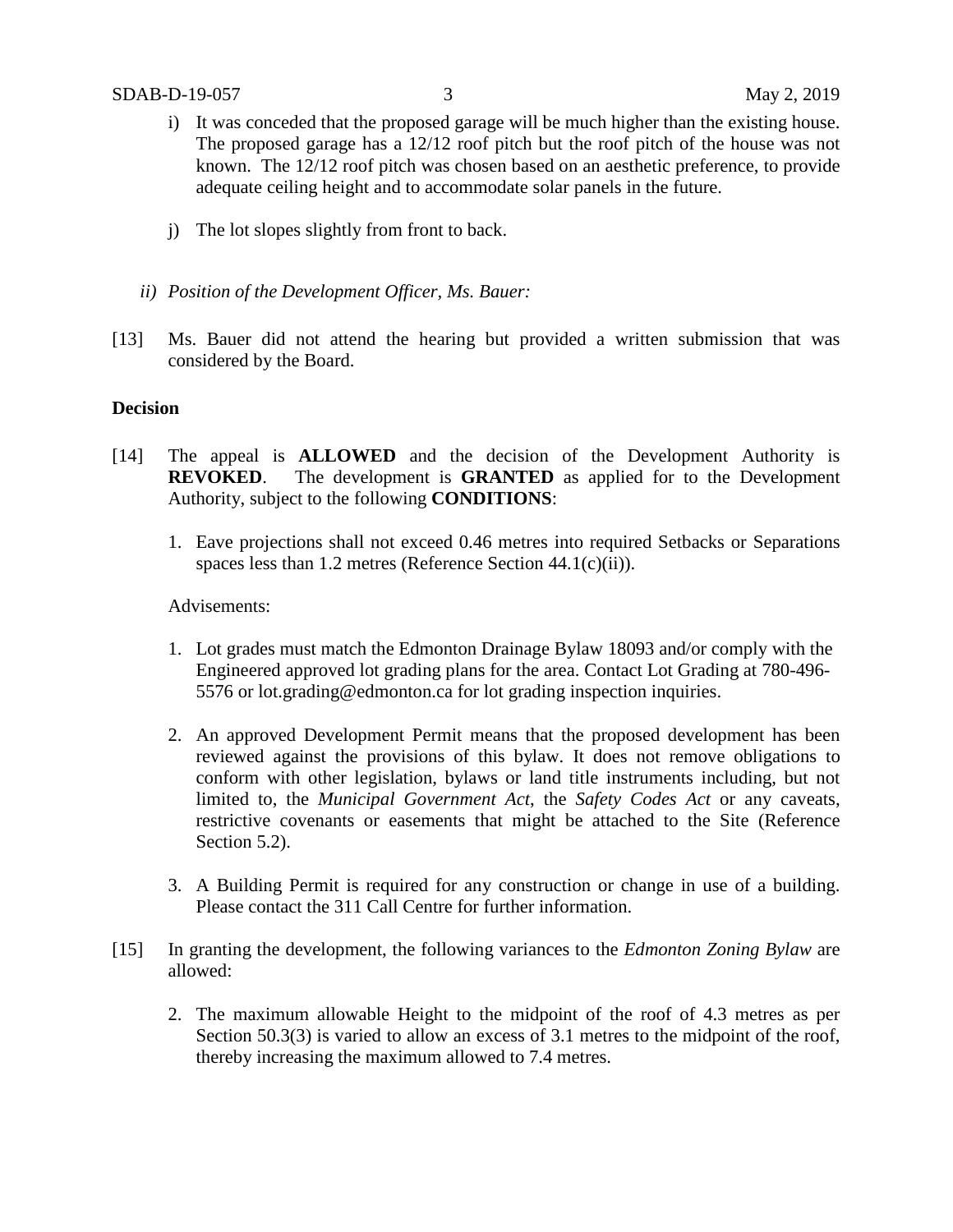3. The maximum allowable Height to the roof ridge line of not more than 1.5 metres above the permitted building Height of 4.3 metres as per Section 52.2(c) is varied to allow an excess of 2.3 metres, thereby increasing the maximum allowed to 8.1 metres.

### **Reasons for Decision**

- [16] The proposed development is Accessory to Single Detached Housing which is a Permitted Use in the (RF1) Single Detached Residential Zone.
- [17] The Board accepts the calculations of the Development Officer which determined that the proposed development requires variances to the Height requirements contained in section 50.3(3) and section 52.2(c) of the *Edmonton Zoning Bylaw*.
- [18] The Board grants the required variances for the following reasons:
	- a) The Board considered the evidence provided by the Appellant regarding the possible future development of a Garden Suite on the second floor of the proposed over height garage and is confident that the Appellant understands that the existing Secondary Suite in the basement of their Single Detached House will have to be decommissioned prior to a development permit application to develop a Garden Suite in the detached Garage.
	- b) The subject lot is large and provides the opportunity to develop a large garage. The proposed garage is still smaller than the maximum allowed on this site. The proposed two storey garage will meet the needs of the property owner while retaining amenity area and green space in the rear yard.
	- c) The Board finds that the proposed two storey garage will not have any impact on sun shadow given the location in the corner of the lot at the intersection of two rear lanes.
	- d) The proposed design is architecturally pleasing and the inclusion of dormers will provide articulation to what would otherwise be a predominant roof face.
	- e) Based on the evidence provided, similar two-storey garages have been developed in this neighbourhood.
	- f) Sufficient planning reasons were not provided to persuade the Board that granting the required variances would have a material impact on neighbouring property owners.
	- g) The Appellant submitted a petition of support signed by 8 affected property owners.
	- h) No letters of objection were received and no one attended in opposition to the proposed development. The Board also notes that Queen Mary Park Community League was sent a notice of the appeal but did not provide any feedback regarding the proposed development or the variances required.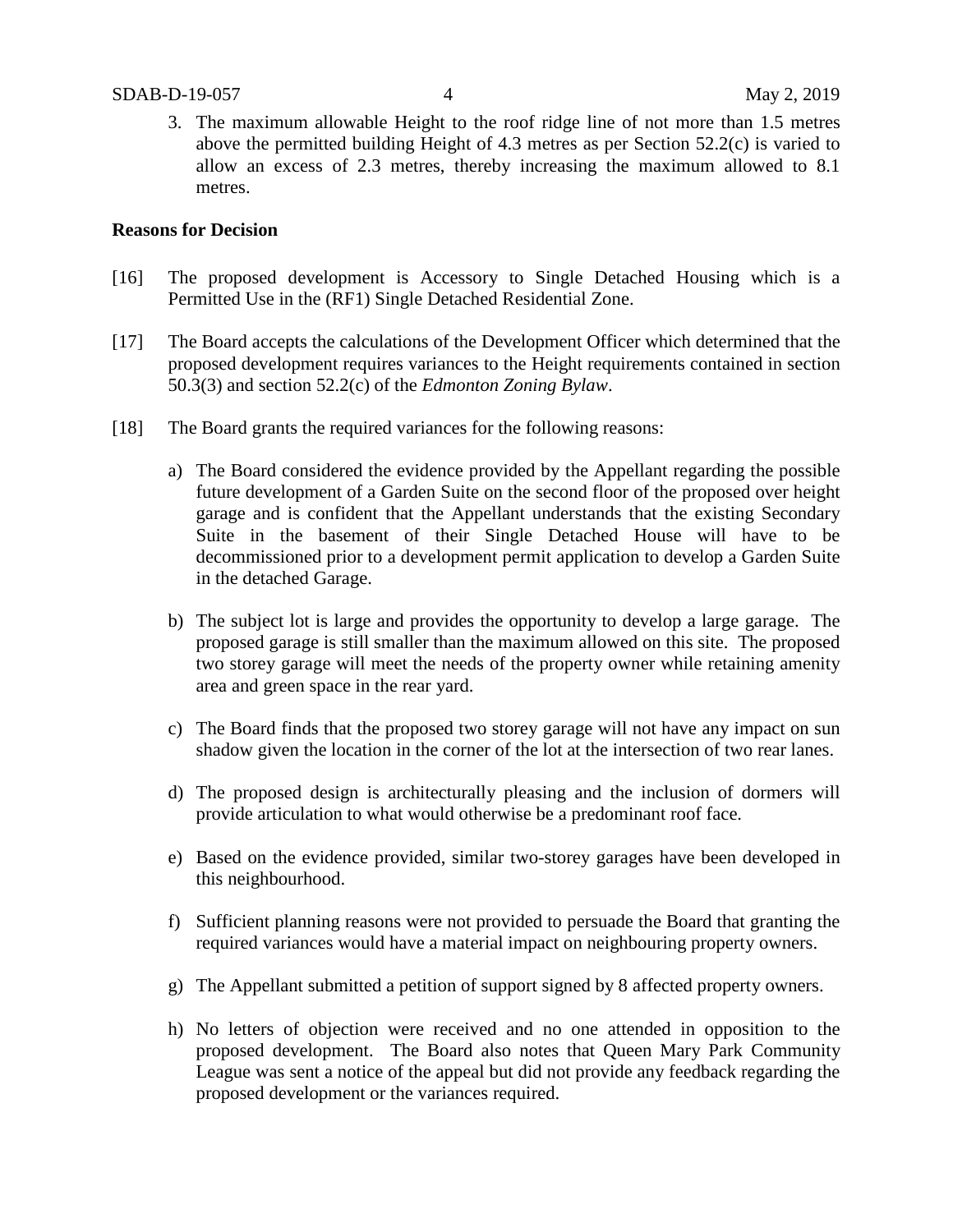[19] Based on the above, it is the opinion of the Board, that the proposed development will not unduly interfere with the amenities of the neighbourhood nor materially interfere with or affect the use, enjoyment or value of neighbouring parcels of land.

> Mr. V. Laberge, Presiding Officer Subdivision and Development Appeal Board

Board Members in Attendance: Mr. Peterson, Ms. Kronewitt-Martin, Mr. Hobson, Mr. Gibson